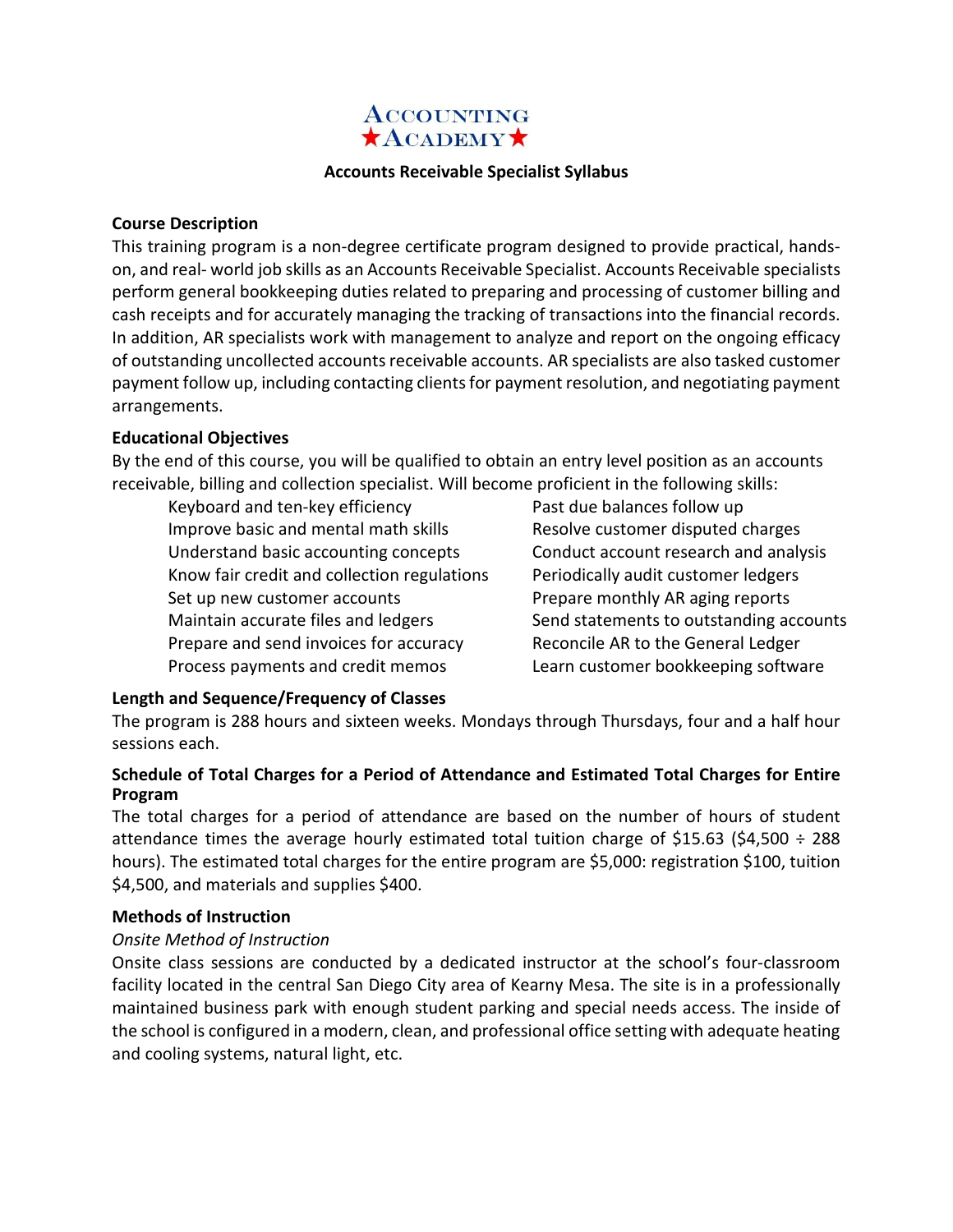# **ACCOUNTING**  $\star$ ACADEMY $\star$ **Accounts Receivable Specialist - continued**

# *On-Line Class Method of Instruction*

Students access the online/electronic learning using the applications Zoom combined with the Google Classroom software application. Google Classroom allows instructors to create classes, give lectures, give quizzes, assign exercises and other assignments, organize folders, view student work and progress in real-time, and offer immediate feedback. Both Zoom and Google Classroom are provided as a free service for anyone with a personal email account. Instructors and students can access Zoom and Google Classroom using a Google account provided by the school. This education-friendly platform brings the benefits of paperless sharing and digital collaboration to classrooms. Tens of millions of instructors and students use Google Classroom in thousands of schools around the world, making it one of the most popular existing online educational technology tools available.

# **Training Resources and Materials**

The training program utilizes a combination proprietary and third-party training materials for both the onsite and online programs. The proprietary curriculum was developed and designed by the CPA owner, operator, and instructor with over fifty years of accounting and finance experience. The third-party educational materials include the following textbooks: Essentials of Credit, Collections, and Accounts Receivable by Mary S. Schaeffer, John Wiley & Sons, Publisher; and Streetwise Credit and Collections by Suzanne Caplan, Adams Media, Publisher.

# **Process for Access to Online Training Resources and Materials**

The proprietary materials and third-party educational resources, including quizzes, exercises, have been digitized for instructor and student use with Zoom and Google Classroom.

# **Program Syllabus-Sequential Outline of Subject Matter, Skills to be Learned**

# *WEEK 1: STUDENT ORIENTATION, TYPING/KEYBOARDING, TEN-KEY-BY-TOUCH*

Student Orientation; School Disclosures; Student Rights; Career Goals; Tools of the Trade; Typing and Keyboarding; Ten-Key-by-Touch; Ten-Key Worksheets.

# *WEEK 2: REVIEW OF BASIC BUSINESS MATH*

Basic Math Review; Mastering Mental Math; Simple and Compound Interest; Understanding Markups and Margins.

# *WEEK 3: THE WORLD OF ACCOUNTING*

The World of Accounting; Accounting Rules and Concepts; the Accounting Equation; the Two Methods of Accounting;

*WEEK 4: THE ACCOUNTING PROCESS, ACCOUNTS, JOURNALS, LEDGERS, FINANCIAL STATEMENTS*  The Accounting Process; the World of Accounts; the Chart of Accounts; Journals; the General Ledger; the Balance Sheet and Income Statement.

# *WEEK 5: OVERVIEW OF ACCOUNTS RECEIVABLE*

Introduction to Accounts Receivable; the Accounts Receivable Cycle; Customer Master File; Types of Accounts Associated with Accounts Receivable; Selling to Customers on Account; Customer Sales Invoices vs Statements; Customer Subsidiary Ledgers; Calculating Average Daily Sales Outstanding; Estimating Collectability of Outstanding Accounts Receivable.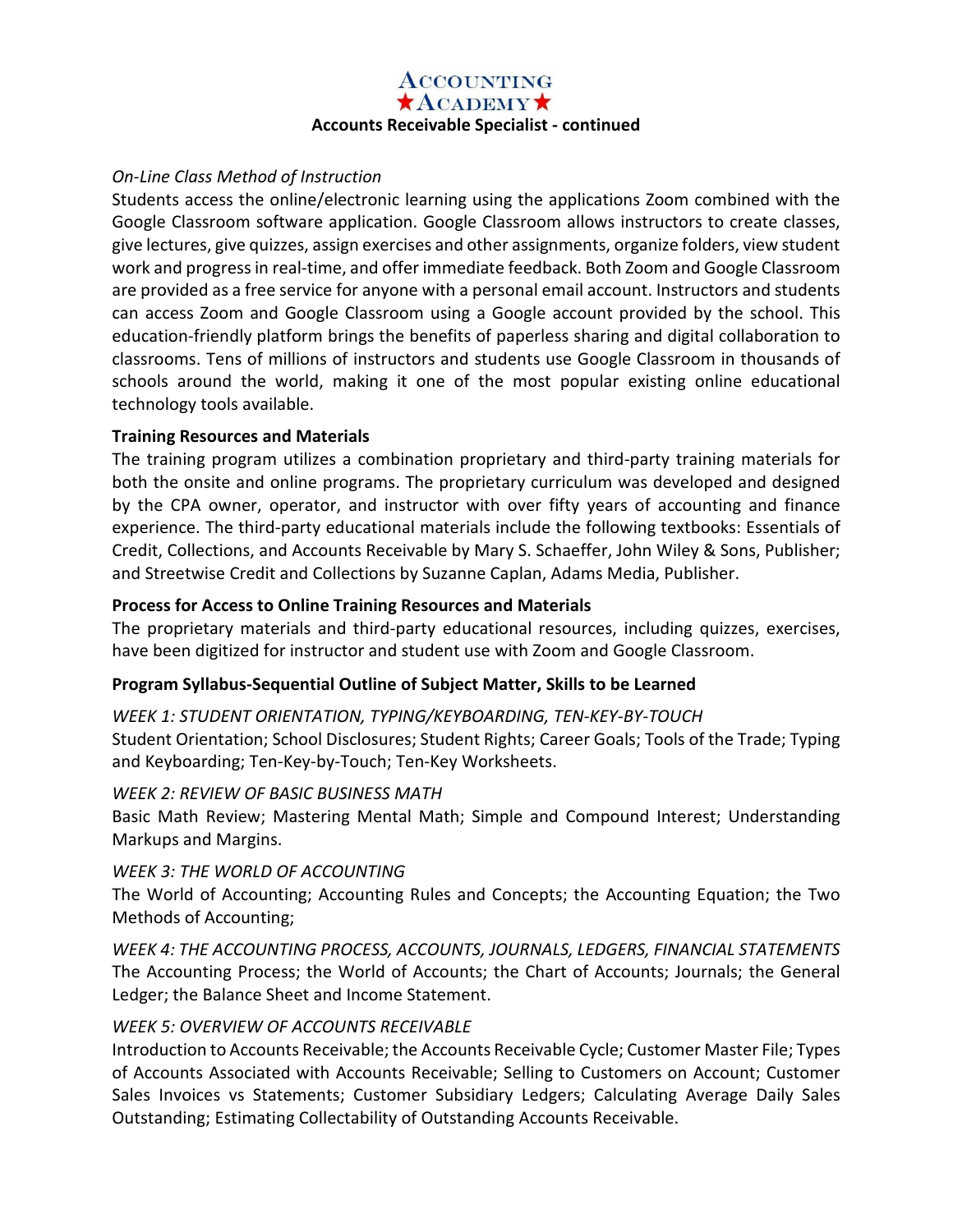

#### **Accounts Receivable Specialist - continued**

# *WEEK 6: COOPERATING WITH SALES STAFF*

Importance of Sales and Accounts Receivable Relationship; What AR Can Do to Help the Sales Staff; Tips and Techniques for Maintaining the Relationship; Educating the Sales Staff about Accounts Receivable; Keeping Sales from Selling to Noncreditworthy Customers.

# *WEEK 7: ACCOUNTS RECEIVABLE TRANSCATION PROCESSING*

The Importance of Time, Dates, the Calendar Customer Sale Invoices; Customer Cash Receipts; Customer Adjustments; the Sales Journal; the Cash Receipts Journal; the General Journal; Entering Customer Invoices, Receipts, and Adjustments into Journals Exercise.

### *WEEK 8: CUSTOMER MASTER FILE*

Importance of Customer Master File; File Maintenance; Customer Types; Tax Identification Numbers; Contact Individual; Credit Score; Customer Payment and Credit Terms; Sales Tax Exempt or Non-Exempt Status; Billing and Payment History.

### *WEEK 9: CUSTOMER RELATIONS*

The Customer's Accounts Payable and Purchasing Departments; The Value of Establishing Good Relations with a Customer's Purchasing and Accounts Payable Staff; Customer Purchase Orders; Customer P-Cards or Procurement Cards (Proscar's); Customer Letters of Credit; How AP Associates Can Affect When Payment is Made.

# *WEEK 10: ACCOUNTS RECEIVABLE BILLING AND MONTH-END EXERCISES*

Accounts Receivable Customer Sales Invoice Billing Exercise; Accounts Receivable Month-end Aging of Accounts Exercise; Calculating Average Daily Sales Outstanding Exercise; Estimating Collectability of Outstanding AR and Adjusting the Allowance for Doubtful Accounts Exercise.

# *WEEK 11: ACCOUNTING FOR CASH RECEIPTS*

Definition, Importance, and Nature of Cash; Types of Cash and Cash Equivalents; Controlling Cash; Cash Receipt and Payment Journals; the General Ledger Cash Account; Cash Receipt and Payments Processing Using Debits and Credits.

#### *WEEK 12: SALES AND USE TAXES*

Introduction to Sales and Use Taxes; Definitions of Sales and Use Tax; History and Purpose; the Difference between Sales and Uses Taxes; Bookkeeping for Sales and Use Taxes; Overview of State Laws and Regulations; Sales and Use Tax Return Exercise.

#### *WEEK 13: CUSTOMER CREDIT*

The Importance of Credit in Business; Definition, Types, and Uses of Credit; Business Credit vs. Consumer Credit; Credit Ratings, Credit Scores, and Credit Rating Agencies; Laws and Regulations Controlling the Credit Industry.

# *WEEK 14: CUSTOMER COLLECTIONS*

The Art and Principles of Collection; the Collection Process and Methods for Improving Collections; Collection Rules According to the Federal Fair Debt Collection Practice Act; Preparing Friendly, Diplomatic, Demand Collection Letters; Collection Agencies and How they Work; Skip Tracing; Credit and Collection Professional and Trade Associations.